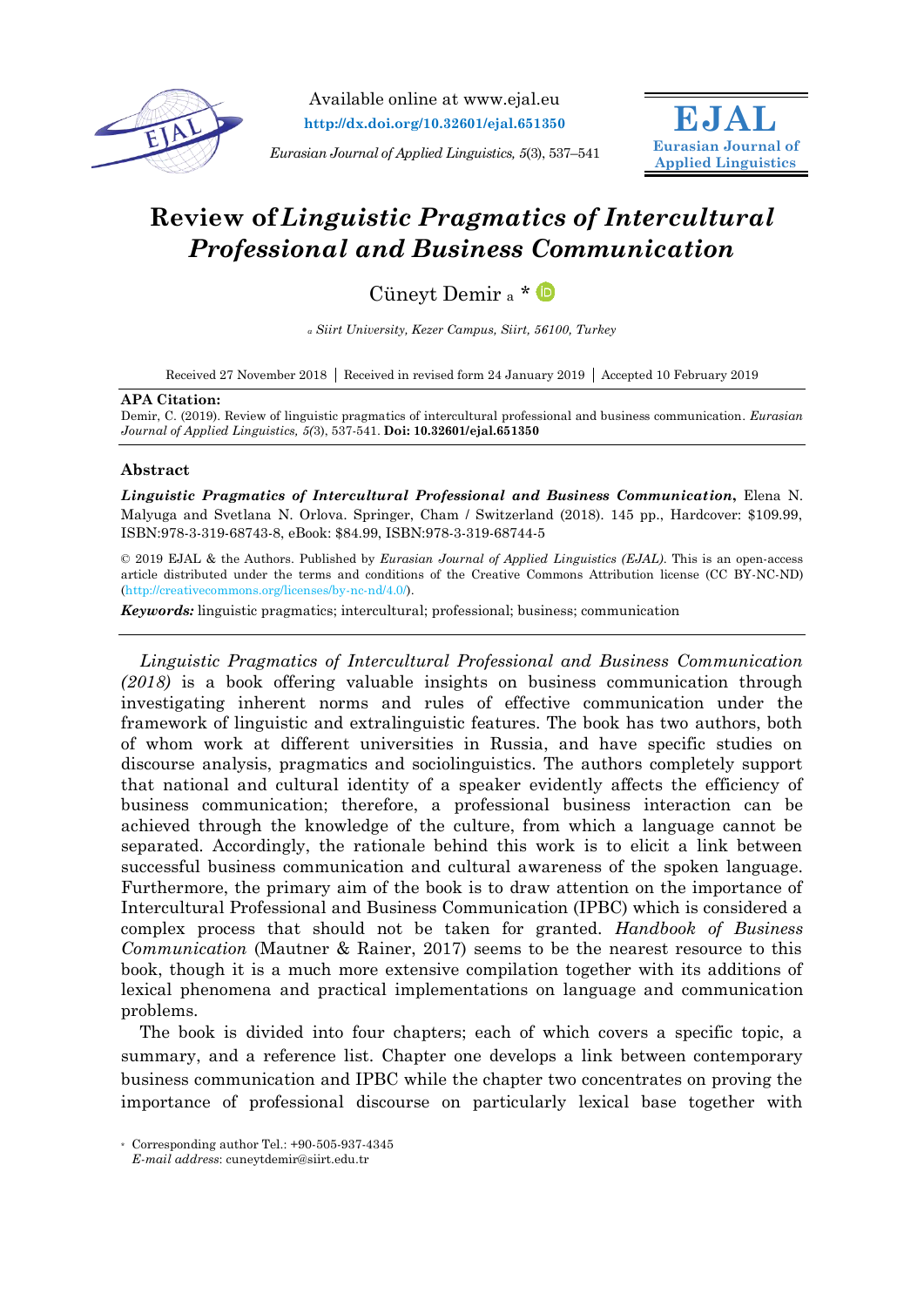phonetical and grammatical units. Different from the first two chapters which are based on theoretical perspectives, the third chapter defines one of the discursive features gaining ascendance in the recent past: Euphemism. Whilst the third chapter is all about euphemism in different contexts, the last chapter focuses on the role of euphemism distinctively in IPBC. In brief, the chapters fall largely into two categories: communication and discourse. The first two chapters explore discourse and business jargonisms while the last two chapters entirely mention the discursive device of euphemism.

With five sub-titles, the first chapter mainly defines the term *professional language* which establishes the base of the book. The authors define professional language not only as a communication system including accurate use of linguistic features, but also a system composed of cultural, social, and even extralinguistical knowledge. Having laid the foundation of basic theoretical perspectives of professional language, the authors tell a short story of linguistic globalisation and its diffusion in the Europe, and then linguacultural and lingua-pragmatic features of IPBC are uttered through authentic samples from media and ready-made metaphors borrowed from other languages (French and Italian). The chapter ends with providing lexical characteristics of IPBC. The chapter is beneficial for providing background knowledge for readers on basic theoretical perspectives of discourse in a language. Through bottom-up process, the authors aimed at reaching business discourse from general discourse in linguistics; however, some redundant information disrupts the integrity of the issue (e.g. second subtitle, *Linguistic Globalisation and Internationalisation and Their Diffusion in the European*, does not seem much enlightening). It might have been better for readers if the authors had included a subtitle referring to what makes business communication different from other specific communication types, or a subtitle dedicated to the controversial issue of whether business communication could further be divided into sub-categories (c.f. Thill & Bovee, 2014).

Chapter 2, the longest chapter, focuses on issues relating to jargons used in business discourse. According to the authors, lexical-phraseological structures in texts determine the stylistic features of discourse since professional language does not have a grammatical system of its own. The chapter includes some analyses of communicative strategies to detect speakers' language manipulation (speech behaviour of speaker to perceive the interlocutor); accordingly, it is mentioned that strategy of manipulation is highly affected by factors such as specific characteristics of natural-cultural scenarios, communicative situation, and social status of the participants. The chapter is useful in forming a base which develops theoretical background regarding lexical-phraseological structures of communicative strategies in business. On the other hand, it necessitates for readers to have proficient background knowledge in order to understand the chapter because it is too elaborately written. The primary purpose of writing is to convey information to others, which is why plain writing has been gaining ascendance in the writing world. Therefore, a welcome addition would be with regard to the complicated language that was used in this book. Many jargons and specific terms may prevent flow in reading particularly if your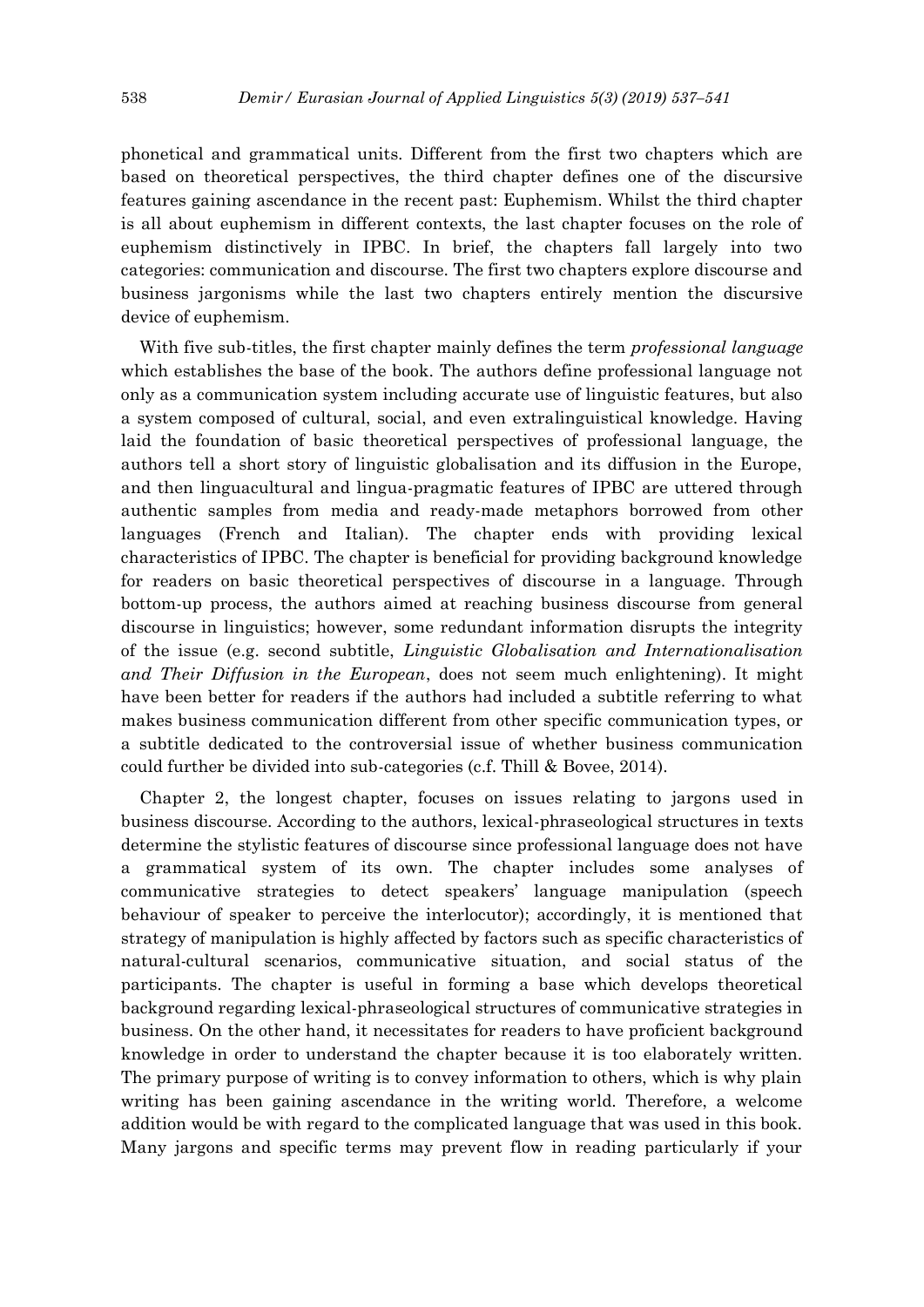audiences are not specialized over the issue. It seems that the book aims at addressing a wide scope of audience rather than a small linguistic community, which could be achieved only through a plain language.

Chapter 3 starts with a comprehensive definition of euphemism, and then follows the use of it in different discourses such as politics, language, economy, and headlines where accurate expression is of utmost importance. Having classified them, the authors conclude that euphemism is a speech act based on lexical phenomenon; however, it is possible to construct euphemistic expressions on phrasal/sentential bases (c.f. Burkhardt, 2010). The major imperfection of this part of the book is its sheer long-windedness on fields other than business. The chapter provides too much literature review on euphemism, which could be placed in the first chapter briefly or the chapter could already be merged with the last chapter.

The last chapter comprehensively focuses on the use of euphemism in IPBC. How to use euphemistic expressions effectively in professional business communication is expressed in a detailed way. The chapter also provides information on factors affecting the use of euphemism in IPBC. Of many reasons regarding the use of euphemism, the authors conclude that there are two main reasons to use euphemism in IPBC: a need for manipulating the speech through psychological interferences and the desire to avoid communicative conflicts through mitigating the speech. A warm welcome to this chapter would be the issue of gender in using euphemistic devices because studies conducted in myriad fields regarding the importance of gender on euphemism (as well as dysphemism) can be found readily in the relevant literature. Although it is an old study, Kenton's (1989) specific study that combined the issues of business communication, gender, and euphemism is a good example. One thing concerning this chapter would be lack of cultural effect on euphemism because the speakers' culture affects the way they talk and the discourse markers they use in their conversations; there are studies arguing the interpretation of euphemism in cross culture communication (see Xin, 2015). It seems that the book downgraded or missed the importance of euphemism in cross culture communications although it has a tittle referring to this issue.

Taken together, the strong point of this book is that it offers a comprehensive review of euphemism not only in business discourse, but also in other related discourses. On the whole, the book raises our awareness of the possible relation between culture, business, and discourse, which has not been regarded much relevant so far. The book successfully creates an impression on the reader in that those who want to have a professional communication skill should not overlook the importance of culture and the discourse device of euphemism. However, there is still some room for minor critical remarks; for example, the book studies euphemistic expressions in business communication by investigating three languages, namely English, French and Italian, though there is a parsimonious account of why these languages had been selected. Metaphorical and regular euphemistic expressions across these languages could be compared in a more systematic way under specific subtitles. Another point that the book falls short is that it focuses on theoretical framework more than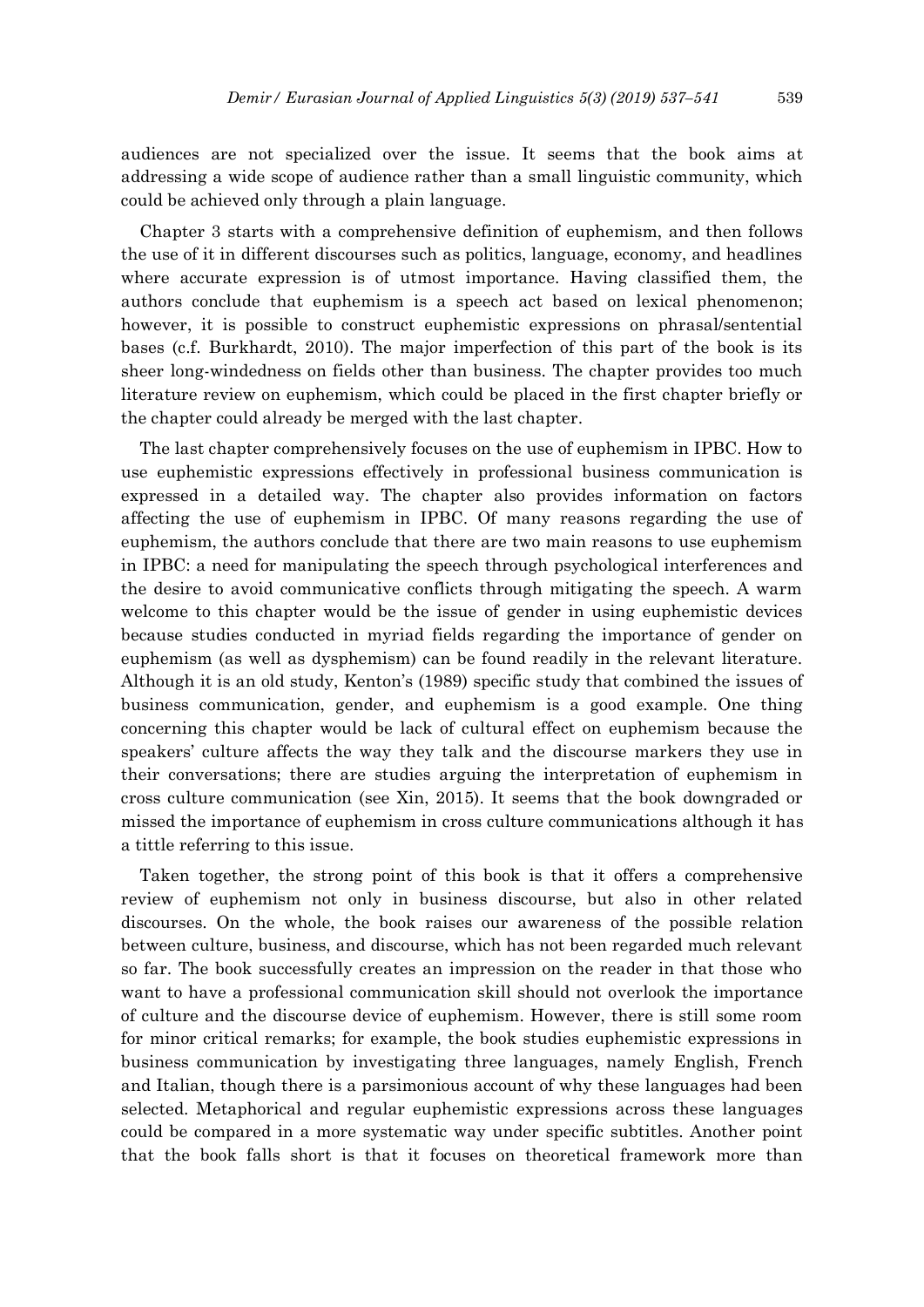necessary. The book is like a literature review of gathering business discourse and euphemism. Empirical data does not seem sufficient to conclude a spot-on result. Therefore, it might be better if the book had included more authentic comparative samples from the three languages investigated in the book.

The book may be beneficial for individual entrepreneurs aiming at using a language efficiently in professional business communication thanks to its authentic examples that could be used in real-life situations. While many books fall short in constructing a bridge between theoretical information and practical implementations, this book accomplishedly merge theoretical information provided in the first two chapters and practical implementations in the latter chapters. One of the flairs truly needed in the workplace is to be able to have practical oral communication (Glenda & Ian, 2002), which the book tries to touch upon though authentic workplace samples. Inside a continuum of business English books, this book is beneficial with its combination of culture, discursive features of language, and business. Furthermore, the book can be detached from the similar books (e.g. Chaney & Martin, 2013; Gibson, 2002) in the literature in that it emphasizes the importance of using a mitigated language through euphemism in business communication of different cultures, and focuses on improving communication skill in business English rather than general business communication skills.

These minor caveats should not detract from the positive contribution that this book makes to the discourse studies. Despite my reservations, the book has many merits. *Linguistic Pragmatics of Intercultural Professional and Business Communication* is a valuable book for instructors who would like to have a course book of ESP business communication because it orderly submits theoretical information that may be used as ready-made source by them. Furthermore, the book may help those who aim to improve self-professional communication skill in business world, though it is going to enlighten readers only about why and how to use euphemistic expressions in business communication.

### **References**

- Burkhardt, A. (2010). Euphemism andTruth. In A. Burkhardt, & B. Nerlich, *Burkhardt, A. (2010). Euphemism and truth. Tropical truth (s): The epistemology of metaphor and other tropes* (pp. 355-372). Berlin / New York: De Gruyter.
- Chaney, L., & Martin, J. (2013). *Intercultural Business Communication.* Pearson.
- Gibson, R. (2002). *Intercultural Business Communication: An introduction to the theory and practice of intercultural business communication*. Oxford: Oxford Press.
- Glenda, C., & Ian, W. (2002). Oral communication: the workplace needs and uses of business graduate employees. *English for Specific Purposes*, *(21),* 41-57.
- Kenton, S. B. (1989). Speaker Credibility in Persuasive Business Communication: A Model Which Explains Gender Differences. *International Journal of Business Communication, 26*(2), 143-157.

Mautner, G., & Rainer, F. (2017). *Handbook of Business Communication.* Berlin: De Gruyter.

Thill, J. V., & Bovee, C. L. (2014). *Excellence in Business Communication.* Pearson.